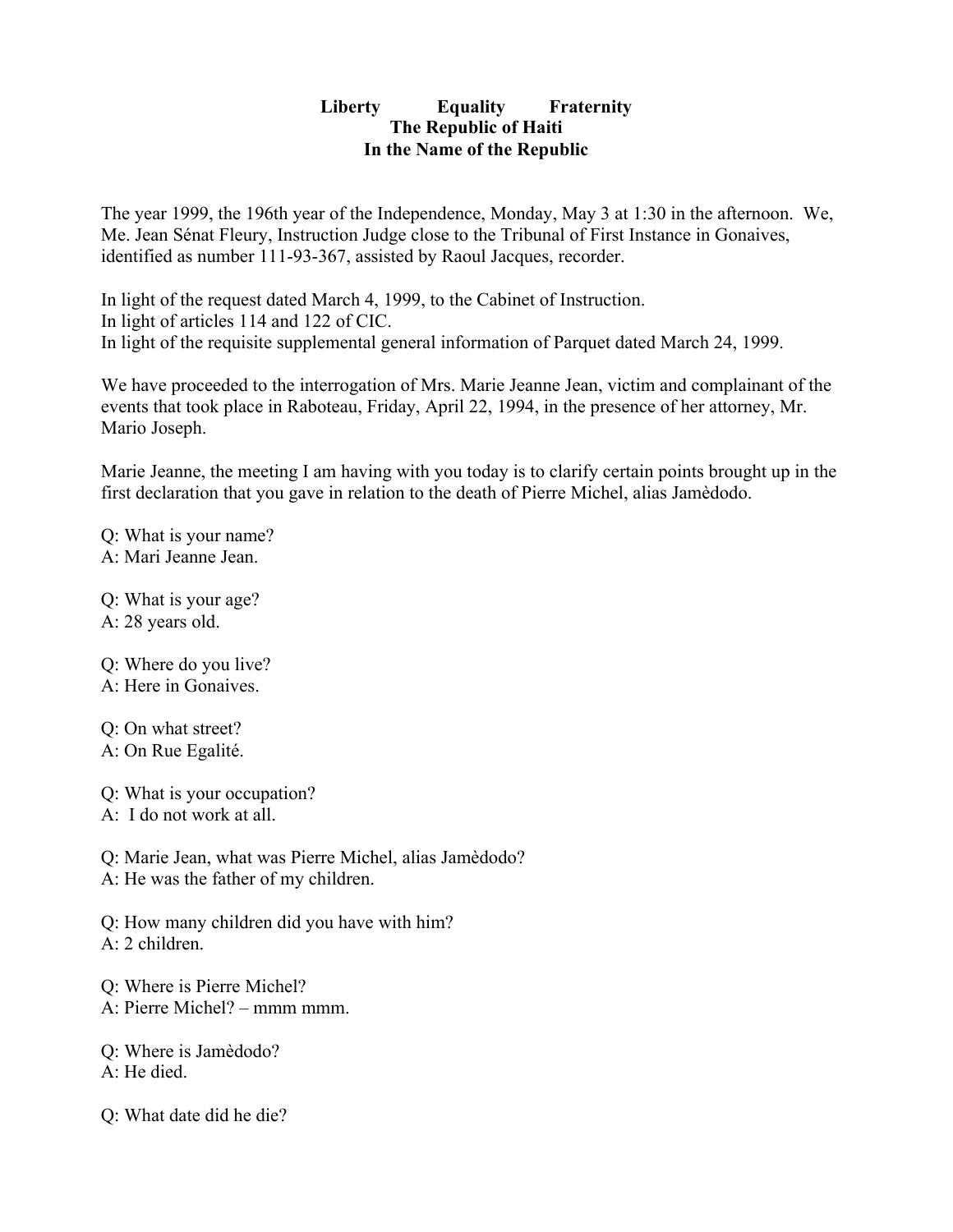A: April 22.

Q: What year? A: The year he was still here.

Q: You forget the year? Where did he die?  $A \cdot In$  the sea.

Q: Can you recount for me the circumstances surrounding his death? A: Yes.

Q: I am listening to you.

A: It was on April 22, before dawn, when you could hear shooting. At the time you could hear the shooting, we were still lying in bed in a big kitchen that makes up part of the courtyard. When we heard the shots, we got up and went inside the house. While we were inside the house, they were beating many people outside. At that time, he was inside himself, but, after he left, we never saw him again.

Q: When did you come to see him?

A: After 3 days.

Q: Where did you come to see him?

A: We found him next to the sea.

Q: How did you see him? A: They didn't let people see.

Q: Who didn't let people see?

A: FRAPH and the military.

Q: Who did you personally identify amongst FRAPH members there?

A: I could not see anyone at all.

Q: Who did you identify from the military?

A: I did not see them because they were out on the water.

Q: What other people identified the corpse near the water?

A: It was a man they call Fenelon. I was feeding one of my kids, then I went across to my sister's house. Then Fenelon, who is himself FRAPH, passed by, then there was a woman they call Gladis who is in good with him, and since I was in good with her, she yelled out to him as he ran by, "Fenelon, who did you find there?" Since he didn't want to say it in front of me, he told the woman called Gladis that it was Jamèdodo that they found.

Q: How does Fenelon spell his name?

A: I do not know how he spells it.

Q: Does Fenelon go by any other nickname? A: No.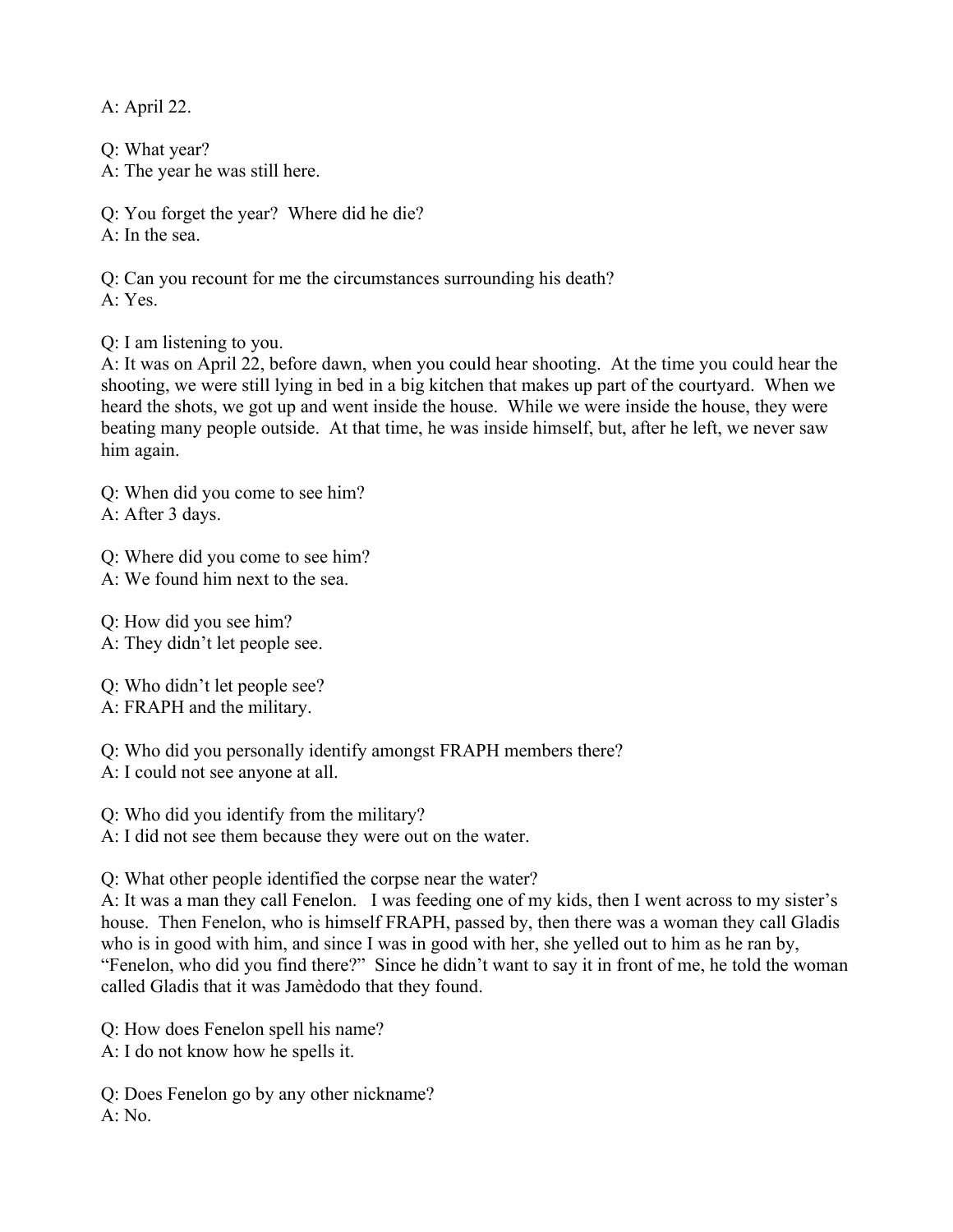Q: He does not have any nicknames?

A: No. As far as I know, every time I have seen him, it is Fenelon that I hear him called.

Q: Beside Fenelon, who else participated in burying the body?

A: A bunch of FRAPH members, but it was only Fenelon who passed by.

Q: Only Fenelon passed by?

A: Who passed, it was that same woman who asked him, "They say they found one of the dead, who did they find?" He said it was Jamè, because he recognized me, he didn't want to say it in front of me, he told the woman that, the woman who told me that. After, I passed through the courtyard where his sister lived, on the street called "Rue Di Kè" (?), at that point I see that FRAPH is in the sea, they are pulling him out with a rope, then after they finish digging a hole in the ground, they put him in it, after 3 days, they pulled him out again, myself with my sister and my mother, we watched FRAPH members bury him.

Q: What is the name of your sister? A: Monique Jean.

Q: And your mother? A: Sonya Saint Juste (Jis).

Q: Is was you two that were going to pull…

A: The three of us went.

Q: What was the name of the third person? A: Myself, yes.

Q: The third was yourself? A: Marie Jeanne Jean.

Q: Who is Michlin Adèl?

A: His sister, she lives on Rue Di Kè.

Q: His sister went to go get him out too?

A: No, his sister was up above because they were beating people, she didn't want…but I was in the area that I was.

Q: Who informed you before of the death of Jamèdodo?

A: Who?

- Mmm Mmm, who gave the news before.
- It was while I was at my mother's, that night, my same sister asked me if they were saying that Jamè died, I said that I didn't know, then she said that it was the wife of Jean Tatoune that she heard say that Jamè died.

Q: What is the name of Mrs. Jean Tatoune? A: Andreya.